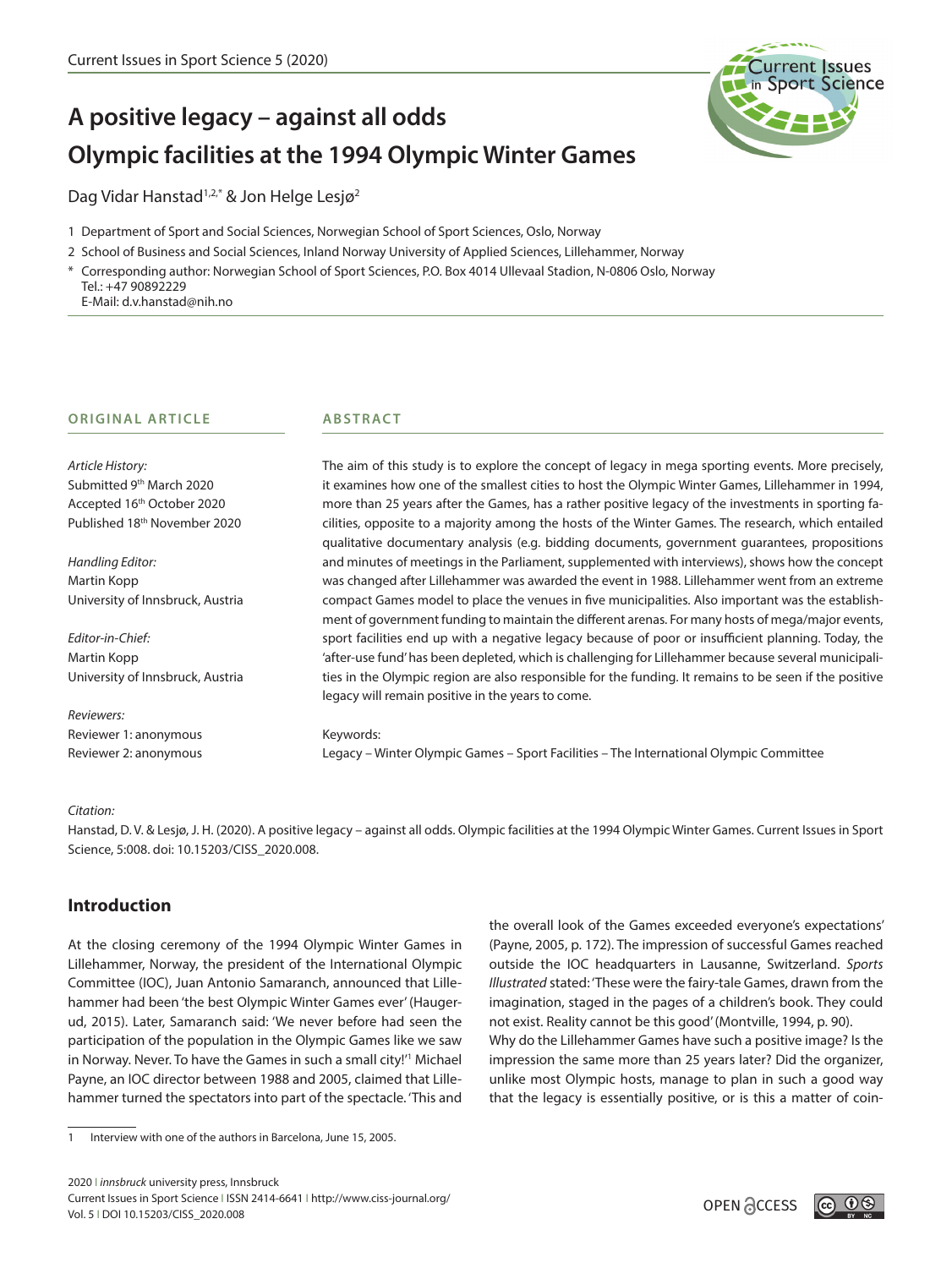cidences? Insight into the legacy of Lillehammer is poor because hardly any papers have been published on the topic (Scheu, Preuss, & Könecke, 2019). This paper will fill some gaps.

The point of departure is Preuss' definition of legacy: 'Irrespective of the time of production and space, legacy is all planned and unplanned, positive and negative, tangible and intangible structures created for and by a sport event that remain longer than the event itself' (Preuss, 2007, p. 211). It has been a challenge for bidding cities to include many long-term effects of the Olympics that they scarcely believe themselves and are not working purposefully to fulfil. The organising committee disbands within two years after the event (Leopkey & Parent, 2017), and it can be reduced to an academic activity to discuss positive or negative outcomes of different Olympic Games. Therefore, the purpose of this paper is to provide a long-term perspective on the 1994 Lillehammer Olympic Winter Games to also shed light on how legacies can develop over time. We conduct a comparison between what was promised in the application and what remains a quarter of a century later. We limit ourselves to sports facilities, an area of Olympic projects that seems to give the host region big challenges after the event. For example, Scheu et al. (2019) identified five 'winter cities' to which a rather negative sporting legacy was attributed, i.e. venues built for the Games remained empty or underused after the Games (Sochi 2014, Torino 2006, Nagano 1998, Sarajevo 1984 [venues also destroyed by the war] and Grenoble 1968).

With the 1994 Olympic Winter Games in Lillehammer as the case, the research question of this study is: How did Lillehammer prepare for a positive legacy of huge investments in sporting facilities for Olympic Winter Games in 1994? By increasing the understanding of an Olympic event in the 1990s, we fill gaps in the legacy literature. First, as pointed out by Thomson et al. (2019), legacy analysis has been done within a relatively short timeframe around the actual events. In their mapping of legacy literature, Bocarro, Byers, and Carter (2018) found that timeframes used to capture legacy rarely exceeded five years, which is in line with Scheu et al. (2019), who found in their review that the average time of post-Games data collection was two years after the event. Given that it takes 15-30 years to gain insight into the true legacy of an event (Gratton & Preuss, 2008; Parent & Smith-Swan, 2013), neither the 2010 FIFA World Cup in South Africa nor the 2012 Olympic Games in London (two events that have dominated the legacy literature) are suitable for retrospective studies. Koenigstorfer and colleagues (2019) stated that the '…length of time that legacy is assessed must be extended to years after the event to ascertain the longevity of legacies and weaknesses in legacy production over time' (p. 14).

Second, most event studies have been carried out on the Olympic Summer Games (Dickson, Benson, & Blackman, 2011). More knowledge about the Winter Games is of importance because the investment in facilities is huge for areas that historically have been smaller than host cities for the summer Games. Such investment can pose special problems for hosts based in smaller communities (Essex & Chalkley, 2004), who do not necessarily have the capacity to fund, digest and absorb major new developments or transport networks. Popa (2018) raises legacy to a more challenging standard for Winter Olympic Games than their Summer counterparts. This can be one reason for a decline in communities willing to host mega-events. The 2022 Winter Olympics turned into the 'Games that no one seems to want' (Associated Press, 2014) after Munich, Oslo, Stockholm, St. Moritz/Davos, Krakow, and Lviv refrained from submitting bids or withdrew them (Müller, 2015). More knowledge about legacies of the winter edition of the Games may give some answers. This paper is a contribution to fill this gap.

The paper proceeds as follows: First, a short overview of the 1994 Lillehammer Games is presented. Then the concept of legacy is explained. Then we present our findings and discussion, and some concluding remarks.

#### *The Lillehammer context*

In the early 1980s, the Norwegian government believed that the long-term outlook for business and jobs development in the inland districts was unpromising. The regions of Hedmark and Oppland (then 2 of 19 counties in Norway) were in the shadows of the increasingly attractive oil industry on the country's west coast. In August 1981, a committee (the Inland Committee) was appointed to look into what could be done to promote business and secure jobs in the inland districts. The Inland Committee stated that there was a need for 'special incentives' in the region (NOU, 1983: 21). At the same time, the idea of an Olympic event was seen as such an initiative, because it could stimulate the existing businesses, adding new expertise and new industries to the region. The Parliament's justification for giving a state guarantee was that it expected long-term outcomes, such as an increase in tourism, more jobs, better infrastructure and sport facilities [Hanstad, 1991; Lesjø, 2003; St. prp. nr. 85 (1984-1985)]<sup>2</sup>.

The Lillehammer Games came about at a time when legacy-oriented planning was not yet institutionalised in the Olympic movement. Still, the thinking about post-Olympic use was an important background behind the initiative. Lillehammer promoted its bidding campaign under the slogan "Compact Games" to comply with the IOC's priorities at the time. Its campaign for the 1992 Winter Games resulted in a loss to the candidature of Albertville at the IOC session in Lausanne in October 1986. At the same session, another decision of considerable importance for Lillehammer was taken: the Olympic cycle for the Olympic Winter Games, which had followed the summer Olympics since 1924, was now changed to take place halfway into the period of the Olympiad (the four years between each edition of the Summer Games). This shift mainly came about for commercial reasons, as an initiative from TV companies convinced president Samaranch that the revenue from the Games would be larger if the Summer Games and Winter Games were split up (Payne, 2005, pp. 41-43). The next Winter Games was then set up to be delivered only two years after the 1992 Games. This gave the Lillehammer campaign a 'flying start', and the IOC awarded the city the 1994 Games in September 1988. Lillehammer then had the advantage of being the first Games to be the only Olympic event in

<sup>2</sup> St. prp. is in English Proposition to the Parliament.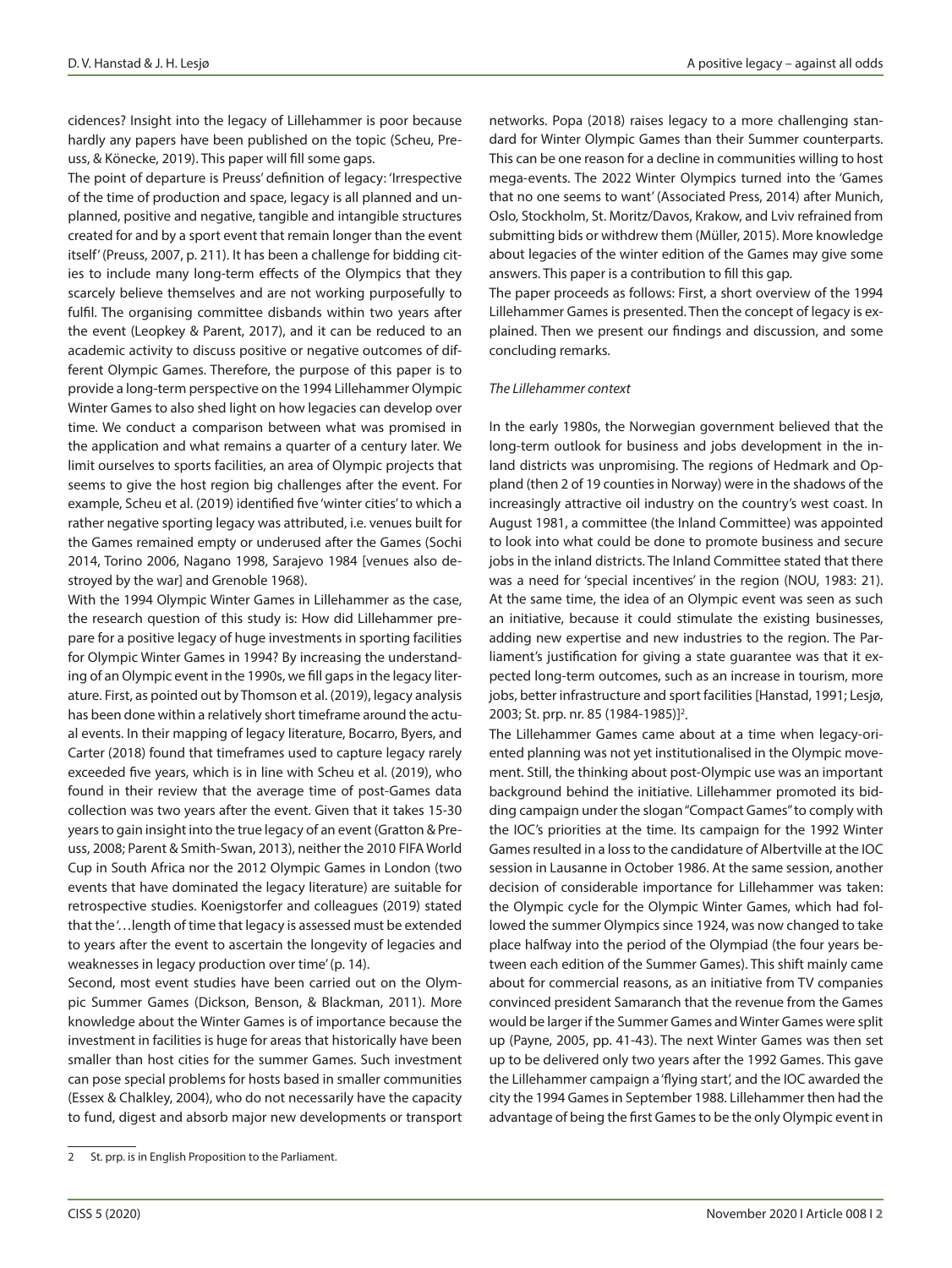the new Olympic calendar for the year 1994. The preparation for the Games took place at a time of international turmoil and was influenced by the dissolution of the Soviet Union, a number of new nations aspiring to enter the Olympic movement, and the Yugoslav Wars.

Chappelet (2002) has pointed out the challenge of the large growth of the Olympic Winter Games between 1980 and 2002. Although the Winter Games was born in small mountain resorts, its development into a mega-event has increasingly resembled that of the Summer Games, and the opportunity to host the event has likewise been rewarded to large cities (e.g. Calgary, Nagano, Salt Lake City and Turin). By contrast, small sites such as Albertville in France's Savoie region and Lillehammer have stood out as modern exceptions.

The delivery of the Olympic Winter Games in 1994 as a successful Games was a contribution to the Olympic movement and an intangible legacy of what a well-organized mega-event could demonstrate. Lillehammer's delivery of the Games was due not only to the organizers but also to a combination of organization and good luck. Namely, Lillehammer experienced the longest period of stable high pressure with sunshine for the month the Olympics took place. The accumulated interest in winter sports among Norwegians and the tradition of cheering on national heroes as well as competitors from other nations were also important for the atmosphere. The compact location attracted people to events, as Chappelet (2008) argued as the advantage of small places and concentrated events. The small town and its neighbour municipalities were the sites, and the enthusiasm of the public that filled the Olympic venues created a special festival atmosphere. A sense of belongingness and *communitas* among the spectators, visitors and locals was created, similar to what other events have attained (Chalip, 2006; Hiller, 2012).

#### *Legacy as a concept and analytical framework*

The word 'legacy' was first used in an Olympic document for the Games in Melbourne in 1956 (Leopkey & Parent, 2012), but it was not until the 2000s that the terms 'legacy' and 'governance of legacy' were introduced by the IOC. Since 2003, 'legacy' has been included in its Charter, which states that the IOC's role is to promote a positive legacy from the Olympic Games to the host cities and host countries (IOC, 2013b, p. 17). All bidding cities have to present a plan for legacy, including the long-term benefits for the city, region and country. They must show how the bidding country can contribute to the development of the Olympic Movement and the Olympic Games (IOC, 2013a, p. 47). The IOC (2017) later developed a Legacy Strategic Approach with a roadmap for implementation and how legacy should be embedded in the lifecycle of the Games, from vision to the postgame period. Leopkey and Parent (2017) presented four event legacy phases set against Parent's (2008) event organization modes (in parenthesis): Legacy conceptualization (bid), legacy planning (planning and implementation phase), transfer/transformation (wrap-up), and post-Game legacy.

Legacy is defined in a number of ways; see, for example, Thomson, Schlenker, and Schulenkorf (2013) for a summary of the definitions. The definition presented by Preuss (2007) can be used as a point of departure for this essay. As mentioned previously, he defined the term as 'planned and unplanned, positive and negative, tangible and intangible structures created through a sport event that remain after the event' (p. 211). Preuss has expanded his definition of legacy from 2007. In a recent publication (Preuss, 2019), he states that legacy is any outcome that affects people and/or space caused by structural changes that stem from the Olympic Games. For a practical application, he adds that this legacy can be translated as:

- (a) *people* (or several stakeholders) are affected by and/or
- (b) *the environment* (city and nature) is affected by
- (c) *changes* (tangible or intangible) that are
- (d) *caused by the Games* (often developed indirectly by the Games).
- (e) The *outcome* can be neutral, positive or negative. A negative legacy reminds us that outcomes may be unintentional (intention) (Preuss, 2019, p. 106).

The literature distinguishes between the terms legacy, leverage and impact. Impacts are outcomes that are directly connected to the staging of the event (Gratton & Preuss, 2008). Leveraging means implementing measures to optimise desired event outcomes (Chalip, 2004). Leverage includes the evaluation that takes into account the stages of event cycle: bidding, planning and implementation of the event (Chalip, 2006). Taks, Chalip, and Green (2015) claim that a distinction between leverage and legacy is important. Legacy planning is concerned with the outcomes of an event that are rendered for the community, while leverage 'focuses on the community and the ways that it can integrate each event into its marketing and management strategies' (Taks et al., 2015, p. 1).

As an analytical framework, Chappelet (2006) distinguished the legacies as sporting, economic, infrastructural, urban, and social. Grix, Brannagan, Wood, and Wynne (2017) derived five often overlapping categories: economic, urban regeneration, national pride/feel-good factor, increased participation in physical activity and sport, international prestige, and 'soft power'. In developing a new analytical framework for measuring legacy, Preuss (2019) emphasises that legacy is about structural changes that occur for and by the Games. According to him, legacy can be assigned to six facets: urban development, environmental enhancement, policy and governance, human development, intellectual property, and beliefs and behaviour. In our study urban development is under scrutiny, with emphasis on infrastructure/sporting facilities.

## *Review of literature*

Compared to the Olympic Summer Games, only a small number of articles have been published related to the Winter Olympics (Dickson et al., 2011). Scheu et al. (2019) found that 18 per cent of the papers addressed the legacy of the Winter Games. Most of these studies have been on planning or expectation of legacies before the Games, or conducted within a short timeframe of the event. In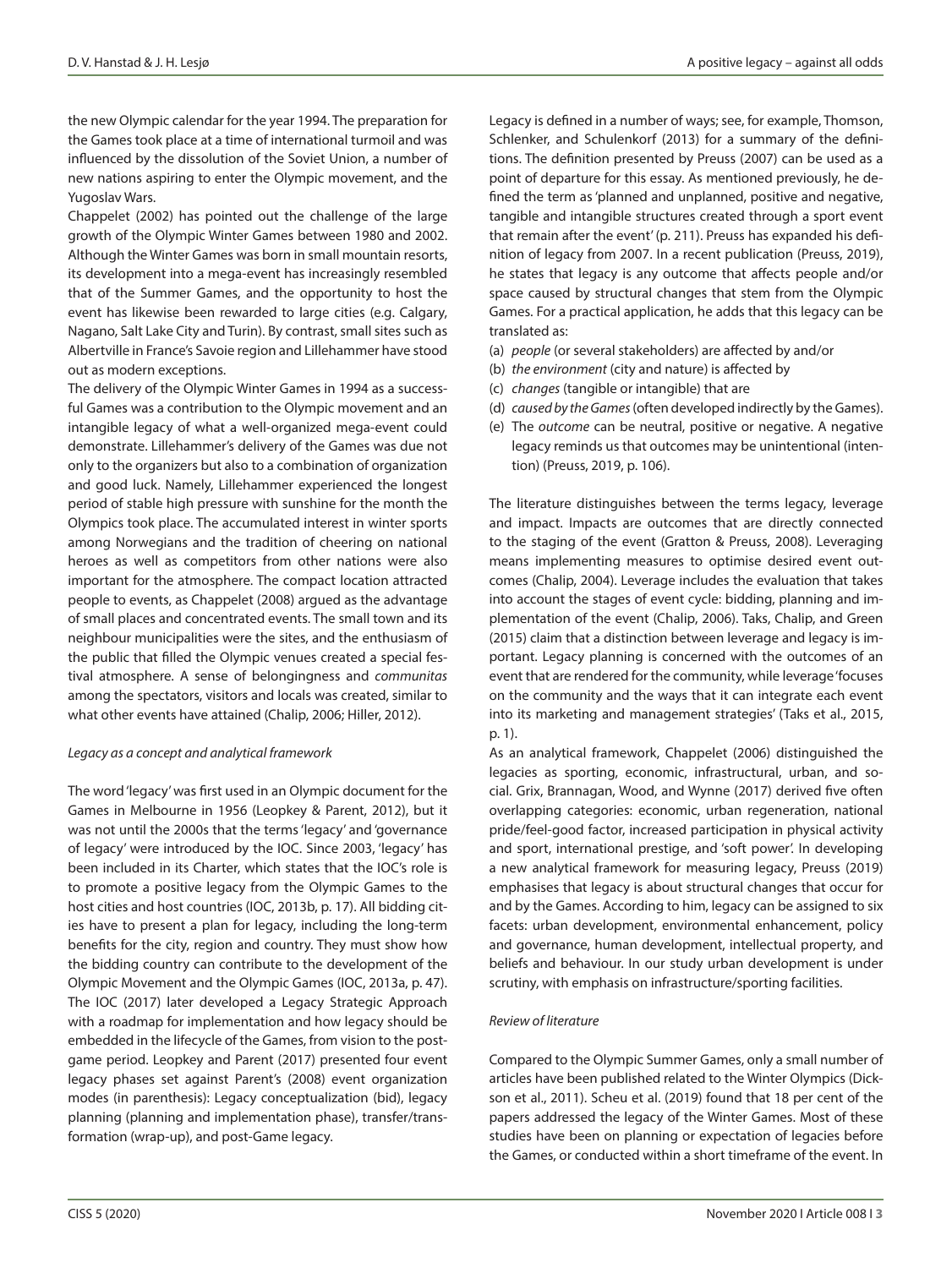the following, we narrow the review to facilities. While some longitudinal studies of facilities exist, a majority of the papers are commentary (Scheu et al., 2019). In this section, we will look at events that were held from 1988 to 2006, a period in which actual legacy is possible to assess.

*Calgary* 1988: Ritchie's (2000) paper on Calgary 1988 emphasized that the city and its institutions (most notably the University of Calgary) were the beneficiaries of many physical facilities that remain as invaluable assets to city residents. Second, and perhaps the most prized, legacy of the Calgary Games was a financial endowment fund containing sufficient financing to operate the facilities 'in perpetuity'. Hiller (2006) states that the facilities built for the 1988 Olympics have had mixed residual value in promoting the city. The hosting of occasional World Cup ski jump competitions and the legacy of the buildings as visible landmarks and training sites are important but have limited value as marketing tools for the city.

*Albertville* 1992: Following a few adaptations, the facilities remained true to their sporting vocation by continuing to host national and international events. They became quite attractive to tourists, apparently due to their Olympic image, and this helped them break even. The sport facilities were still working (apart from the speed skating ring) in the first part of the 2000s (Charmetant, 2002; Terret, 2008).

*Lillehammer* 1994: According to Chappelet's (2003) overview of Olympic Winter Games legacy, the ski jumps have not been used regularly, whereas Hamar Hall (the 'Viking ship') has been satisfactorily used for trade fairs, concerts and sport competitions. We will return to these commentary statements in the results of this paper.

*Nagano* 1998: According to Takao (2018), Nagano's sport facilities are too huge and expensive to be maintained within the village finances. Thus, it appears that local politicians and staff of sports associations planned the after-use of the facilities insufficiently. One example is a baseball stadium that was built for the opening and closing ceremonies. It remains empty (Zimbalist, 2015).

*Salt Lake City* 2002: Supporters of the 2002 Games publicly articulated the argument that investing in sports facilities was intended to make Utah the 'winter sports capital of North America' and not merely a way to land the Games. Thus, even before SLC had a serious bid effort underway, the conditions were in place for conceptualizing an Olympic legacy (Andranovich & Burbank, 2011). Overall, the 2002 Olympics created a legacy for the host city and state that is ultimately a political product. In part, this tangible legacy was a product of the commitment of public resources prior to securing the Games that led political leaders to create a rationale for the use of tax money and to articulate the need for a legacy before the IOC included this criterion. Furthermore, the state and city attempted to leverage the Games to continue to attract sporting events to the metropolis as part of the tourist mix. After the 2002 Games, area governments and local businesses created the Utah Sports Commission to lure sports-related events to the state.

*Torino* 2006: The ski-jump complex in Pragelato and the bobsleigh track in Cesana have become 'white elephants' (Stimilli, Šæitaroci, & Sargolini, 2016). The two ice stadiums in Torre Pellice and Pinerolo remain underused, with very high maintenance and management costs.

## **Methods**

This paper is based on a single case study. Case studies are particularly useful for exploratory studies trying to answer how and why something happens (Yin, 2014). As Denscombe (2017) argues:

The logic behind concentrating efforts on one case rather than many is that there may be insights to be gained from looking at the individual case that can have wider implications and, importantly, that would not have come to light through the use of a research strategy that tried to cover a large number of instances (p. 57-58).

A benefit of case studies is their ability to incorporate a variety of different sources of evidence (Yin, 2014). The combination of methods enables us to analyse the topic more thoroughly than would have been possible by means of a single method (Silverman, 2001). In this study, research was mainly collected through documents and supplemented by interviews.

The documents included reports/investigations at the local and national level (5), bidding documents from the Lillehammer municipality and the Norwegian Olympic Committee to the Parliament and the IOC (4), application for state guarantees from Lillehammer municipality (3), propositions to the Parliament (8), minutes of meetings in the Parliament (4), Official Norwegian Report (NOU) (4), and the final report from the Lillehammer Organizing Committee (1).

To increase our understanding and insight, and to fill some gaps in the documents, in June 2020, we conducted one interview with two representatives involved in the bidding process and planning for the Games. Arne Myhrvold (born 1945), represented the Norwegian Olympic Committee (NOC) as vice president (1986-1989) and president (1989-1999). From 1988 to 1994, he was vice president of the Lillehammer Olympic Organizing Committee (LOOC). Hans B. Skaset (born 1935), was president of the Norwegian Confederation of Sports (NIF) from 1984 to 1990, and from 1991, he was Director-General in the Department of Sport (Ministry of Culture) and involved in the preparation from the government's side. As NIF president, he was a member of the bidding committee (1987-1988). He was a member of the LOOC from 1988 until he resigned as NIF president in 1990. The interview with Myhrvold and Skaset, key persons in the phase when the Lillehammer project transformed from bidding to preparation, made it possible to ask about topics that are not part of the official documents and to get more insight in the change of location of the sport venues. The bidding process started in the early 1980s and was led by men in their 50s and 60s. The two presidents of the NOC until 1988 (when Lillehammer was awarded the Games), and the head of the bidding committee (and the first president of the organizing committee) have passed away, while other key persons were not available due to health conditions. However, one of the authors interviewed all of them in 1990-91.3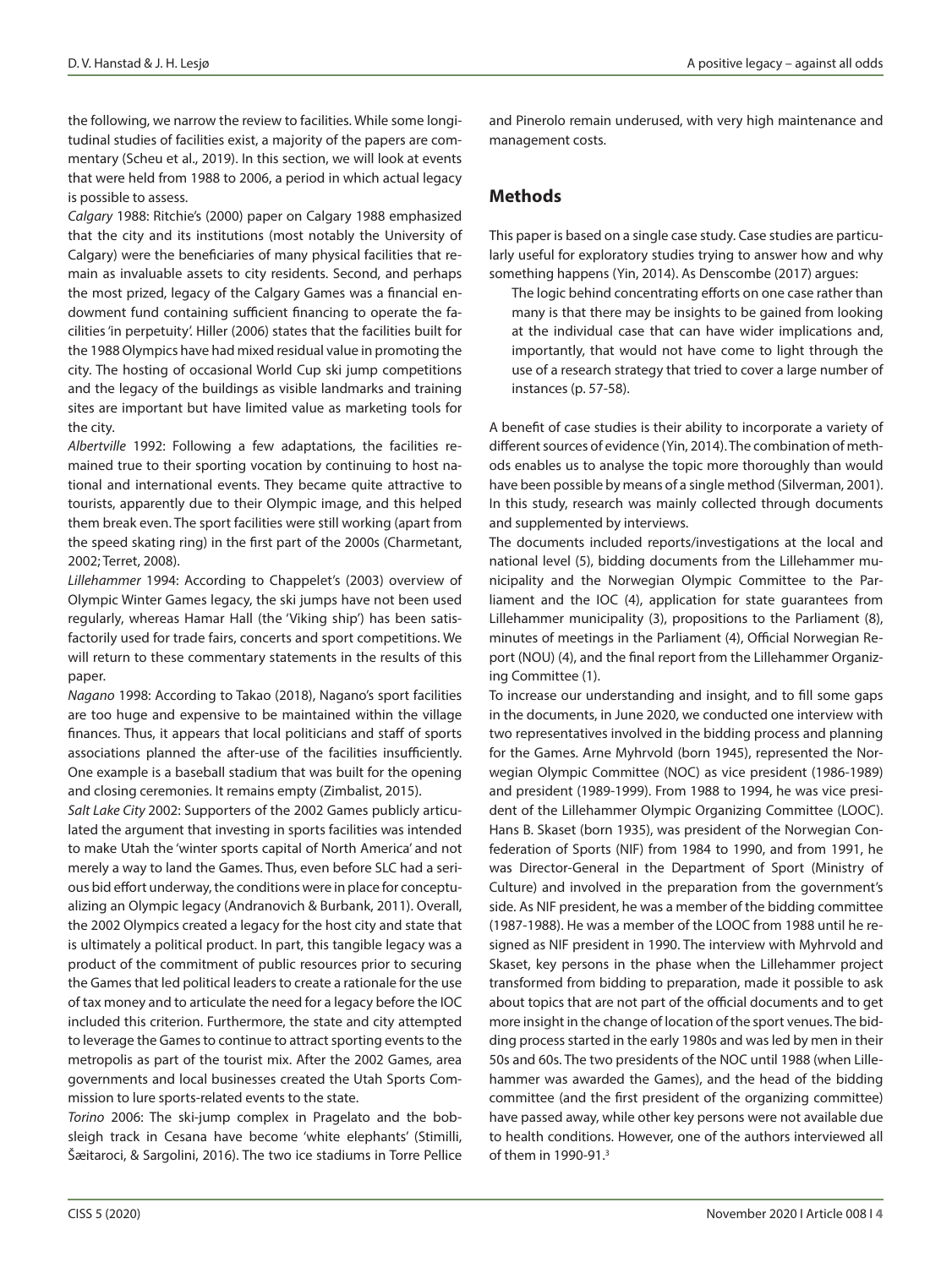We have therefore supplemented the data with nine of these transcribed interviews (including two prime ministers, three ministers of culture, two key politicians in the Parliament and the two leading people in Lillehammer's bid committee).

This brings us to a point that may be raised with regards to the content and quality of the data. The fact that Lillehammer was awarded the Games more than 30 years ago may play in different directions. Regarding internal validity, the empirical story we tell as well as the analysis we make do not have internal discrepancies. It is therefore important to bear in mind that participants may have different experiences of what really happened. In that respect, we have to be aware that we may not get the full picture of all aspects of the case. The choice to conduct interviews with two key actors together more than 30 years after Lillehammer was awarded the Games was so they could correct each other with regard to memory. The interviews from 1990-91 are useful (also from a methodology viewpoint) as a supplement because they were conducted after the facilities were finally located and financed, but before it was known whether the Olympics would be successful.

Data was analysed using standard methods of exploring (Miles, Huberman, & Saldaña, 2014). We conducted a two-stage analysis. First, we concentrated on the following four points: Lillehammer's venue planning in the bidding phase, different stakeholders' involvement, the involvement of the Parliament, and how the strategies regarding sporting facilities post-Games influenced the legacy until today. Second, based on the first stage, we discussed how the process fits in with today's requirements regarding legacy and analytical frameworks. Our findings and discussion are presented in the following section.

## **Findings and discussion: The Lillehammer 1994 legacy**

To find an answer to how Lillehammer prepared for a positive legacy resulting from the huge investments in sporting facilities for Olympic Winter Games in 1994, our starting point is to present how the sporting venues were located (picture to the right in Figure 1) compared to how it was presented in the bid (left). As will be shown, the change in locations is probably one of the key aspects for a rather positive legacy. We divide this section into three phases by starting with the bid phase (1981-1988), continue with transformation after the Games was awarded in 1988, and then discuss the post-Games period.

## *Phase 1: Local initiative – a compact and concentrated concept*

Lillehammer as a possible Olympic host was first presented to the Lillehammer Municipal Council in January 1982 (Lillehammer kommune, 1982). The process for the next six years, including several working committees, investigations, political discussions and decisions at the local and national level, and the promotion of the bid



**Figure 1.** Lillehammer's venue concept in the bid and at the time of the Games. Distances: Lillehammer – Hamar (54 km), Lillehammer – Kvitfjell (45 km).

at different levels, can be summed up in Lillehammer's bid book to the IOC for the session in Seoul, Korea, September 1988:

Lillehammer's natural surroundings make it possible to concentrate all the events a very limited area. First, all athletes, coaches and managers will be assembled in one village in the heart of the Olympic area. Secondly, a number of sports arenas and other facilities will lie within walking distance of the Olympic Village (Lillehammer Olympic Association, 1987a, p. 19).

A compact Games Model was a core of the strategy for the 1994 Games, as it had been for the 1992 bid that failed. A prerequisite for applying for the Olympic Games is financial guarantees from the state authorities. One would expect that politicians at the national level saw a need to spread facilities over a larger area to secure a better after-use, or what would be a part of the legacy plan in today's Olympic project plan terminology. Instead, in its proposition to the government in 1985 (for the 1992 Games), the Ministry of Culture and Science narrowed itself to economic considerations:

Economic reasons for increased proliferation can hardly be stated. Arena expenses make up only 1/6 of the estimated total costs [….] The probability is that increased diversification will increase rather than reduce total expenses, as any smaller expenses for arenas will be offset or exceeded by other infrastructure costs (St. prp. nr. 85 (1984-1985)).

Later that same spring, the state guarantee was discussed in the Parliament. The discussion in the Parliament was marked by many statements and allegations, based on documents characterized by great uncertainty and lack of quality control. For example, the proposition to the Parliament in 1985 stated that the cost estimates from the Lillehammer Municipality were 'based on sketchy plans and rough costs' (St. prp. nr. 85 (1984-1985), p. 4). This was repeated two years later when Lillehammer again applied for a state guarantee, this time for the 1994 Games. At the IOC Session in Lausanne 1986, where Lillehammer was defeated by Albertville (and Sofia and Falun), the IOC decided to hold the Summer and Winter

<sup>3</sup> Both authors were involved in research on the policy process of the 1994 Lillehammer Games (not specific on legacy and facilities).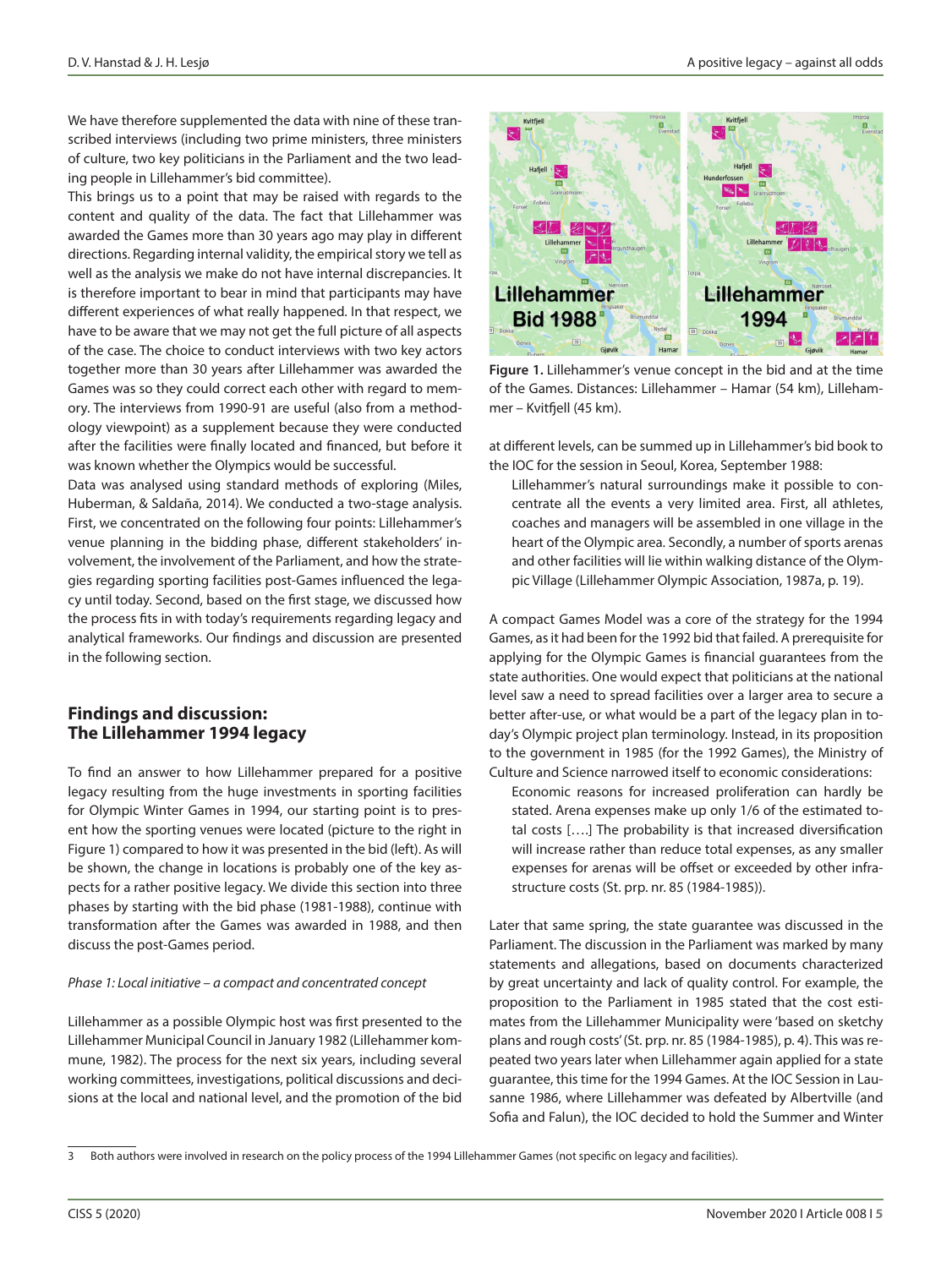Games in different years in a move aimed at focusing more attention on the winter events. For the new campaign, Lillehammer made just a few adjudgments in the concept. Almost all the sport facilities were located within a few kilometres in a town with less than 24 000 inhabitants. For example, four indoor ice rinks were planned in the Olympic Park, including two halls to be dismantled after the Games. One key venue was late in the 1992 campaign included in the concept: a downhill (only for men) at Kvitfjell, 45 km north of Lillehammer.

To sum up phase 1 (the bidding): It was a local initiative with people involved who saw this as a possibility for Lillehammer. As we will come back to, hardly any national politicians saw the project as realistic. With that perspective, it was easy to accept the premises (also regarding sports venues) without going into details. This should be changed.

#### *Phase 2: National and international involvement*

Lillehammer was awarded the 1994 Olympic Winter Games in September 1988 at the IOC session in Seoul, Korea. The host contract was signed by the IOC, the Lillehammer Municipality and the Norwegian Olympic Committee, based on the venue plan and the concept Lillehammer presented in its campaign and at the IOC Session. As late as June 1987, the Parliament home in Norway had adopted a state guarantee on 1.78 bill NOK (3.753 billion in 2020/0.35 bill. Euro). In 1990, the budget increased to 7 billion NOK (16.4 NOK in 2020 value/1.64 bill Euro). The sporting venue alone was estimated at 1.250 billion NOK (2.9 billion in 2020 value/0.29 billion Euro) – almost three times higher than approved in the state guarantee for the bid (St.prp. nr 1 (1990-1991)).

It is typical that sport venues turn out to be much more expensive than estimated in the financial guarantee from the government in the bid phase (Flyvbjerg, 2011). The peculiarity of Lillehammer is that the whole concept was thoroughly changed. First, the extremely compact concept from the application was abandoned (Figure 1), something that can be seen as unfair to the competing bidders (Anchorage, Östersund and Sofia) because one of Lillehammer's biggest advantages was its compactness. Second, almost all the facilities became larger and more expensive than what Lillehammer had presented a few years earlier (Table 1). To take two examples: An outdoor speedskating arena in Lillehammer was replaced by Hamar Olympic Hall, an iconic building constructed as a Viking ship turned upside down, with a capacity of 10 500 spectators. Another example is one of the temporary ice halls in the Olympic Park, which was replaced by Gjøvik Olympic Cavern Hall, an ice rink with a capacity of 5300 located within a mountain. The cost explosion is classic in such projects (Alm, Solberg, Storm, & Jakobsen, 2016; Preuss, Andreff, & Weitzmann, 2019; Solberg & Preuss, 2015). The Ministry of Culture's proposition to the Parliament (about the 1994 Olympic budget) stated that the Olympic project had changed because of increase in the number of athletes, events and media representatives (St.prp. nr 1 (1990-1991)). One important factor was new requirements from the international federations (IFs) to certify the facilities. IFs are responsible for organizing the competitions in their sports but have no responsibility for

the financial obligations. These are with the host. This was clearly evident when the International Ice-Hockey Federation (IIHF) (supported by the Norwegian Ice Hockey Association) negotiated with the Lillehammer Olympic Organizing Committee (LOOC) about the ice hockey tournament. IIHF threatened to withdraw from the Games if new facilities were not built with an increase in spectator capacity of 50 per cent from the host contract (St. prp. nr. 1. Tillegg nr. 5 (1990-1991); St.prp. nr 1 (1990-1991)). Arne Myhrvold, vice president of the LOOC and the NOC, talked about the negotiations: IIHF knew that they had the power to demand a lot from us. An Olympic Game without ice hockey was not an alternative. It gave an increase in expenditures but we had no choice. We sat

also with the impression that the national special federation for ice hockey used IIHF's power to secure legacy in the form of new facilities for Norwegian ice hockey after the Games (June 2020 interview).

After hard negotiations, LOOC and IIHF came to an agreement which, among other things, entailed ice hockey's exclusive use of Håkon Hall and Gjøvik Olympic Cavern Hall (matches and training), increase in spectator capacity, and an obligation to use the hall for ice hockey after the Games. Finally, LOOC (and not the IOC) paid IIHF a compensation of 1,2 mill USD (2,36 mill USD in 2020 value) because the tournament increased from 12 to 16 days (St. prp. nr. 1. Tillegg nr. 5 (1990-1991)).

The huge increase in expenditure was a big concern for the Ministry of Culture. Without naming anyone, criticism was directed at the Lillehammer bid committee, the Lillehammer Municipality, sport organizations and the previous government for '…lack of identification or omission of costs; underestimation of costs and lack of assessment of the uncertainty in the project' (St.prp. nr 1 (1990-1991), p. 12). In the spring of 1990, when the redefined concept was discussed in the Parliament (the new budget at 7 billion NOK was approved autumn the same year), it was proposed to move many venues out of the region. Among the moves were ski jump to the Holmenkollen in Oslo (200 km from Lillehammer), bobsleigh and luge to Oslo or re-use of the venue in Albertville, and downhill to ski resorts as Oppdal and Hemsedal, far away from the region (Stortinget, 1990). Another suggestion, stated by the government, was to change the concept of the downhill in Kvitfjell to a temporary venue. Many politicians were critical, but they knew that there was no way back. Therefore, they decided to increase the budget for sport venues to ensure the best possible after-use. Indoor ice rinks in Hamar and Gjøvik were approved, and all venues previously decided and suggested as temporary were set to be permanent. Kjell Borgen, a senior member of the Labour Party (A) and former cabinet minister in two ministries, was involved in the whole process. When the wide-ranging changes were approved in 1990, he was the spokesperson for Olympic affairs in the parliamentarian committee.

I did not believe my own eyes when I saw that we were to arrange the event that most people in the world see, namely alpine [downhill], using military trolleys and helicopters that would transport the skiers from the finish area in Ringebu and up to the top of the mountain. I also did not think it was possi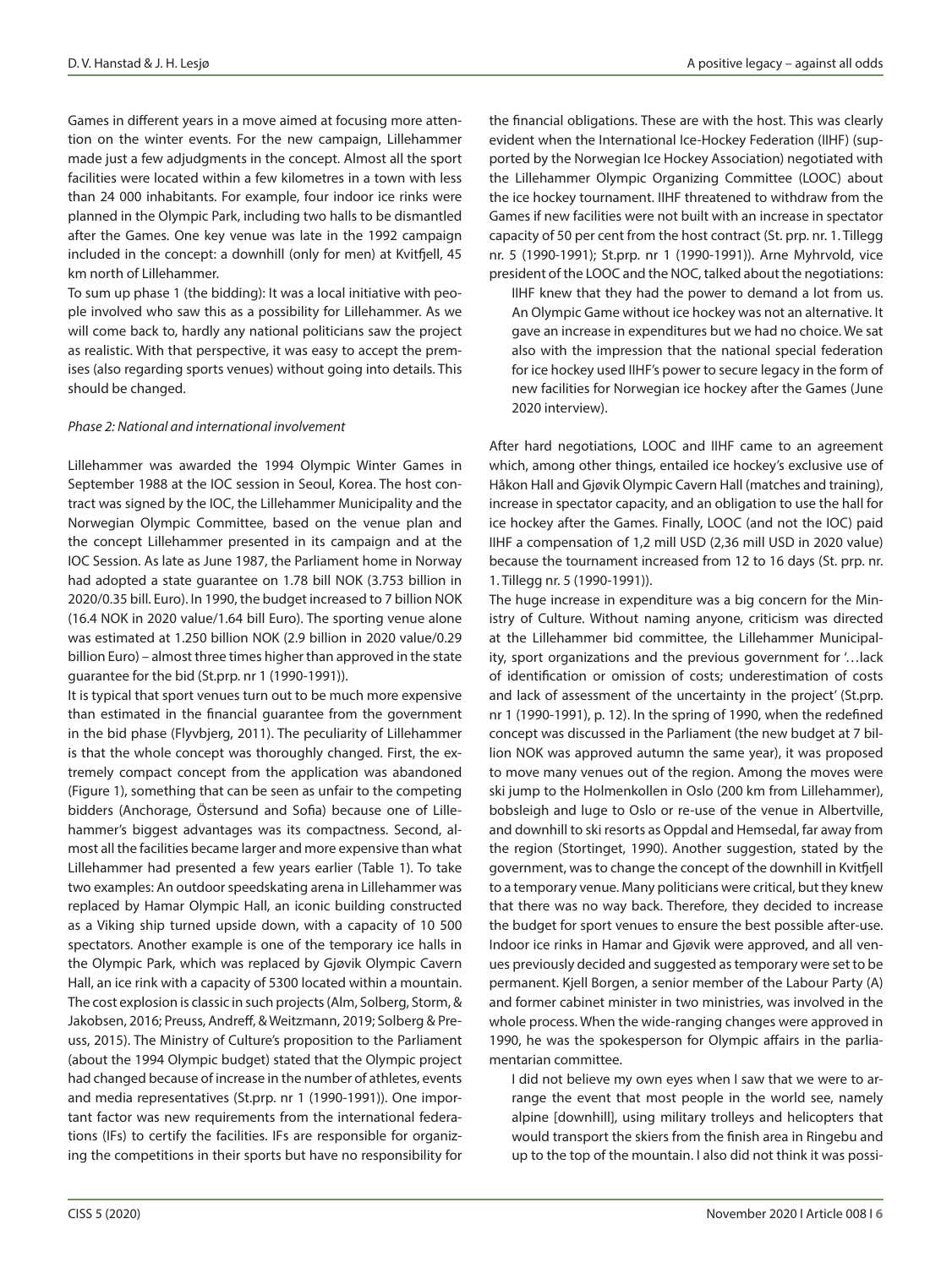ble to take care of the environment through, for example, temporary urinals and toilet facilities which would then be drained into cars and driven away in the dead of night. I think there was a lot here that did not seem very serious (April 1990 interview).

Borgen supported the local and regional interests, which from early on had directed their attention towards the after-use situation of the investments in new sport facilities. The establishment of an endowment fund for the post-Olympic period was one of their priorities. In the government guarantee before Lillehammer was awarded the Games, the fund was set to NOK 55 million (St. prp. nr. 87 (1986-1987)). With higher ambitions and new and more realistic budgets, there was also a need for more generous grants for the post-Games period. With that background, the central government established a model which should give incentives for such an increase. The mechanism established consisted of both a larger amount in the Olympic budget – as well as a share of expected extra incomes and untapped parts of the reserve fund which could be used for after-use purposes.

In the end, the endowment fund in 1994 reached the level of about NOK 400 million. A relatively small part was used for investments in the years up to 1994 to improve the post-Games potentials of the venues. The remaining resources were divided into local funds and a regional one; the former transferred to the local owners of the new sport facilities and the latter directed for industrial development, especially projects in the tourism sector.

To sum up: The decision to spread the facilities in several cities provided a basis for securing a positive legacy of the Olympic Games in Lillehammer. The involvement from major interests in sport and politics were far more comprehensive, and involved expertise from the national business community. The second factor was the establishment of a post-use fund that made it possible to ensure the maintenance and necessary upgrades of the facilities.

## *Phase 3: Lillehammer Post-Games 1994*

At the end of the 1994 Games, 11 new sports facilities with a value of 1,25 billion NOK (2,2 billion NOK in 2020 value, 220 mill euro) remained (Langkaas, 1997). Included were four new ice halls, a ski jump (two hills), a speed-skating hall, bobsleigh and luge tracks, two slopes for alpine skiing, cross-country skiing/biathlon and an arena for freestyle skiing.

The operational responsibilities for the post-Games use of the new sport facilities have been transferred to the local level. The owners of the venues are local municipalities when it comes to the arenas in the Lillehammer Olympic Park and Hamar and Gjøvik, respectively. The organization of these ownerships is through limited companies, established at arm's length from the local government's ordinary activities. An exception from the public ownership is the alpine venues in Hafjell and Kvitfjell, which are owned by a private consortium today. After several changes in interest constellations, today, the Alpinco Group is responsible for operating the venues on a commercial basis through a couple of companies, with Hafjell Kvitfjell Alpin Ltd. as the event organiser.

Three of the Olympic venues have status as national venues: speed skating (the Viking ship) and alpine in Hafjell and Kvitfjell. Having status as a national venue means extra funding for investments (in addition to the after-use fund) from the Ministry of Culture as a post on the distribution of lottery money (Norwegian sport receives state funding mainly from the state-owned lottery). Also, cross-country skiing (Birkebeineren Ski Stadium), bobsleigh and luge (Hunderfossen), and the ski jump (Lysgaardsbakkene) are being maintained in accordance with international standards in the various international sport federations because of the after-use fund and extra funding from the state due to Lillehammer serving as host of the Youth Olympic Games in 2016 (Prop. 153 S (2010- 2011)). The facilities are regularly used for international competitions. The figures covering the 25 years from 1993 to 2018 illustrate these: 32 World and European championships events in the Olympic venues, as well as 129 World Cup events, 74 national championships, 162 national cups and 478 regional or mass sport events (LOLSC, 2019). Examples limited to 2019 and 2020: World Cup ski jumping (two times each winter), Nordic combine, cross-country skiing, luge, alpine (downhill, super-G) and European championship in speed skating. In 2021, Lillehammer will host the World Para Snow Sports Championships. All the venues for skiing are at the calendar for World Cup organized by the International Ski Federation (FIS) in the years to come.

Some of the arenas are (also) used for sports other than those for which they were built. For example, Håkons Hall (ice hockey in 1994) has hosted the world championships in handball, European championships in taekwondo, and large festivals. Mainly, the facilities are used for training for both top athletes and recreational sports, including three handball surfaces that are used for many sports, a climbing wall, a running track, and a health club. Nevertheless, far cheaper facilities than an ice hockey hall with an audience capacity of 10,500 could have been built for these activities. Yet, without these costly arenas, Lillehammer would never have been awarded the Games.

Other facilities are probably more in use for sport than expressed in the bidding phase and the first part of the post-Games phase. For example, in the 1980s, ski jumping was purely a winter sport, and the Lysgårdsbakkene was seen as a potential 'white elephant' as also indicated by Chappelet (2003) nine years after the Games. Due to a modernization of the big hill in 2007 (partly by the afteruse fund), which included snow production, artificial surfaces and other requirements, Lysgårsdbakkene is in use 12 months a year. The annual number of ski jumps is estimated to 100 000 (80 000 in the winter and 20 000 during the summer) (Olympiaparken, u.å). To sum up: More than 25 years after the Games, the construction portfolio has been well managed and used by the IOC (2013b) to show best practices. This is in contrast to many other former Olympic cities whose arenas built for the Games have been abandoned and referred to as 'white elephants' in the event literature (Scheu et al., 2019). An obvious reason is the decisions taken by the national politicians in phase 2 by spreading the Olympic venues more than in the bidding phase, and to include a much larger after use fund.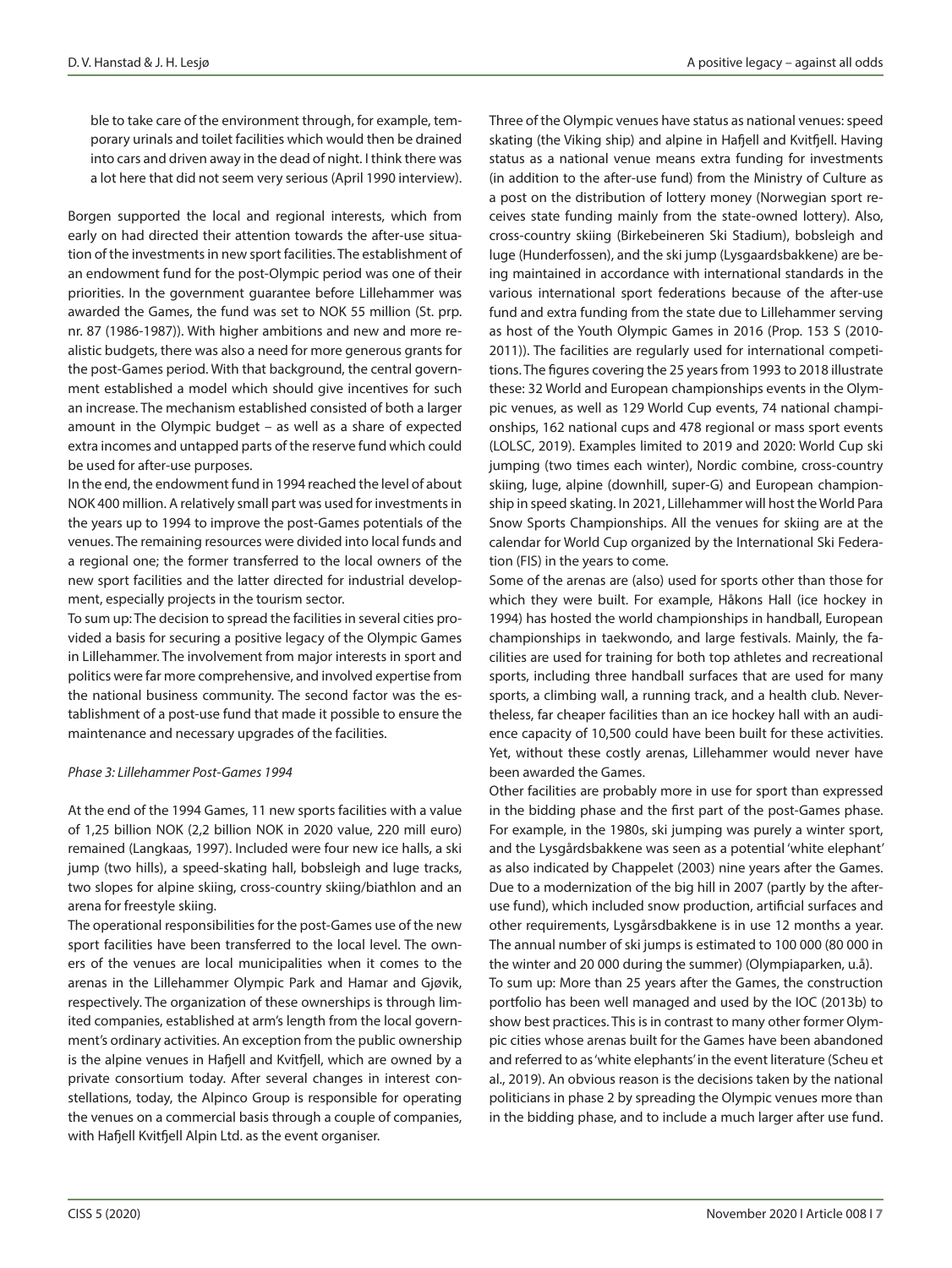# **Planned or unplanned?**

Going back to the legacy definition by Preuss (2007), the findings show that the sporting venues of the 1994 Olympic Winter Games in Lillehammer represent a positive and tangible legacy. But was it planned? The answer is in some ways 'yes', but what appears to be a planned, rigorous process for a positive facility legacy was not at all so in the bidding process, termed the Legacy conceptualization by Leopkey and Parent (2017). The local-based initiators and politicians who processed and approved the application for a state guarantee before Lillehammer was awarded the Games did not plan for a (venue) legacy other than purely rhetorically and narrowed to the municipality of Lillehammer. If all the venues for sport on ice and snow (except the alpine disciplines) had been located in a small town with 24 000 inhabitants in 1994, an obvious result would have been 'white elephants'. Therefore, is it the case that Lillehammer has a positive legacy despite cursory planning in the initial phase and solely due to coincidences and more serious involvement of national stakeholders after Lillehammer was awarded the Games? The status of the Olympic sporting facilities, including a comparison of what was in the bid, Games time and the status today is summarized in Table 1.

By spreading the facilities to a much bigger regional area and increasing the after-use fund, it has been possible to maintain the venues. A third factor, which may be seen as a surprise, is that the Parliament decided to choose a more expensive venue plan than needed when the final Olympic budget was approved in 1990. All sporting facilities planned as temporary were replaced by permanent venues. They chose architectural solutions, which meant iconic facilities that were more expensive than they needed to be. Examples of this are the 'Viking Ship' and the 'Cavern Hall' – two facilities that could have been built much cheaper if the politicians had wanted it. Instead, they choose extra investments in venues that would give TV viewers around the world an impression of modern Norway and be facilities that could benefit the local population (not just for sports) in the future.

**Table 1.** Planned venues of the 1994 Olympic Winter Games in Lillehammer (Lillehammer Olympic Association, 1987b); how the venues were located (LOOC, 1995); and the status in 2020.

| <b>Sport</b>                         | <b>Bid document 1988</b>                                                                                                                            | <b>Game time 1994</b>                                                                                               | Status 2020                                                                                                                                                               |
|--------------------------------------|-----------------------------------------------------------------------------------------------------------------------------------------------------|---------------------------------------------------------------------------------------------------------------------|---------------------------------------------------------------------------------------------------------------------------------------------------------------------------|
| Alpine skiing                        | Hafjell (18 km). All disciplines ex-<br>cept downhill and Super G<br>Kvitfiell (White Mountain) (45 km).                                            | As in the bid<br>Hafjell Alpine Centre.<br>Capacity: 30 000                                                         | Annual World Cup (Kvitfjell), Junior<br>Championships (Hafjell). Both are<br>tourist destinations                                                                         |
|                                      |                                                                                                                                                     | Kvitfjell Alpine Centre.<br>Capacity: 41 000                                                                        |                                                                                                                                                                           |
| Bobsleigh and luge                   | Balberg (3 km)                                                                                                                                      | Hunderfossen Bobsleigh and Luge<br>Track (15 km).<br>Capacity: 10 000                                               | Training and nat./int. competitions                                                                                                                                       |
| <b>Biathlon and Cross</b><br>country | Faaberg, (5 km)                                                                                                                                     | Birkebeineren Ski Stadium, (3 km).<br>Capacity biathlon: 13 500<br>Capacity cross-country: 34 000                   | <b>Biathlon: National competitions</b><br>Cross country: Annual World Cup<br>and reg/nat. competitions.                                                                   |
| Figure skating                       | Indoor ice rink in Lillehammer<br>Olympic Park (1 km)<br>Capacity: 3000                                                                             | Hamar Olympic Amphitheatre<br>(54 km).<br>Capacity: 6000                                                            | Home venue of Storhamar Hockey,<br>elite level                                                                                                                            |
| Freestyle skiing                     | Not in the bid                                                                                                                                      | Kanthaugen Freestyle Arena (1 km).<br>Capacity: 15 000                                                              | Used mainly for mass youth sport,<br>sleighing and alpine                                                                                                                 |
| Ice hockey                           | Three indoor ice rinks in<br>Lillehammer Olympic Park (in ad-<br>dition to the hall for figure skating<br>also in use for ice-hockey (see<br>above) | Two indoor ice rinks in Lillehammer<br>Olympic Park: Håkons Hall<br>Capacity: 10 500<br>Kristin Hall (for training) | Lillehammer: Håkons Hall for com-<br>petitions in various sport. Training<br>for mass sport. Kristin Hall home<br>venue of Lillehammer Hockey, elite<br>level (cap 3500). |
|                                      | Capacity: 10 000, 700, 700 specta-<br>tors                                                                                                          | Gjøvik Olympic Hall 45 km)<br>Capacity: 5300                                                                        | Gjøvik: Ice-hockey and handball                                                                                                                                           |
| Short track                          | Not in the bid                                                                                                                                      | Hamar Olympic Amphitheatre<br>(54 km). See above (figure skating)                                                   | See above (ice-hockey)                                                                                                                                                    |
| Ski jumping                          | Balberg (3 km)                                                                                                                                      | Lysgaardsbakkene Ski Jumping<br>Arena. Also for opening/closing<br>ceremony<br>Capacity: 35 000                     | Annual World Cup men and<br>women. Artificial grass for summer<br>ski jumping.                                                                                            |
| Speed skating                        | Lillehammer Olympic Park (out-<br>door)                                                                                                             | Hamar Olympic Hall (the Viking<br>Ship) (54 km).<br>Capacity: 10 600                                                | Mass and elite sport. World<br>Championships                                                                                                                              |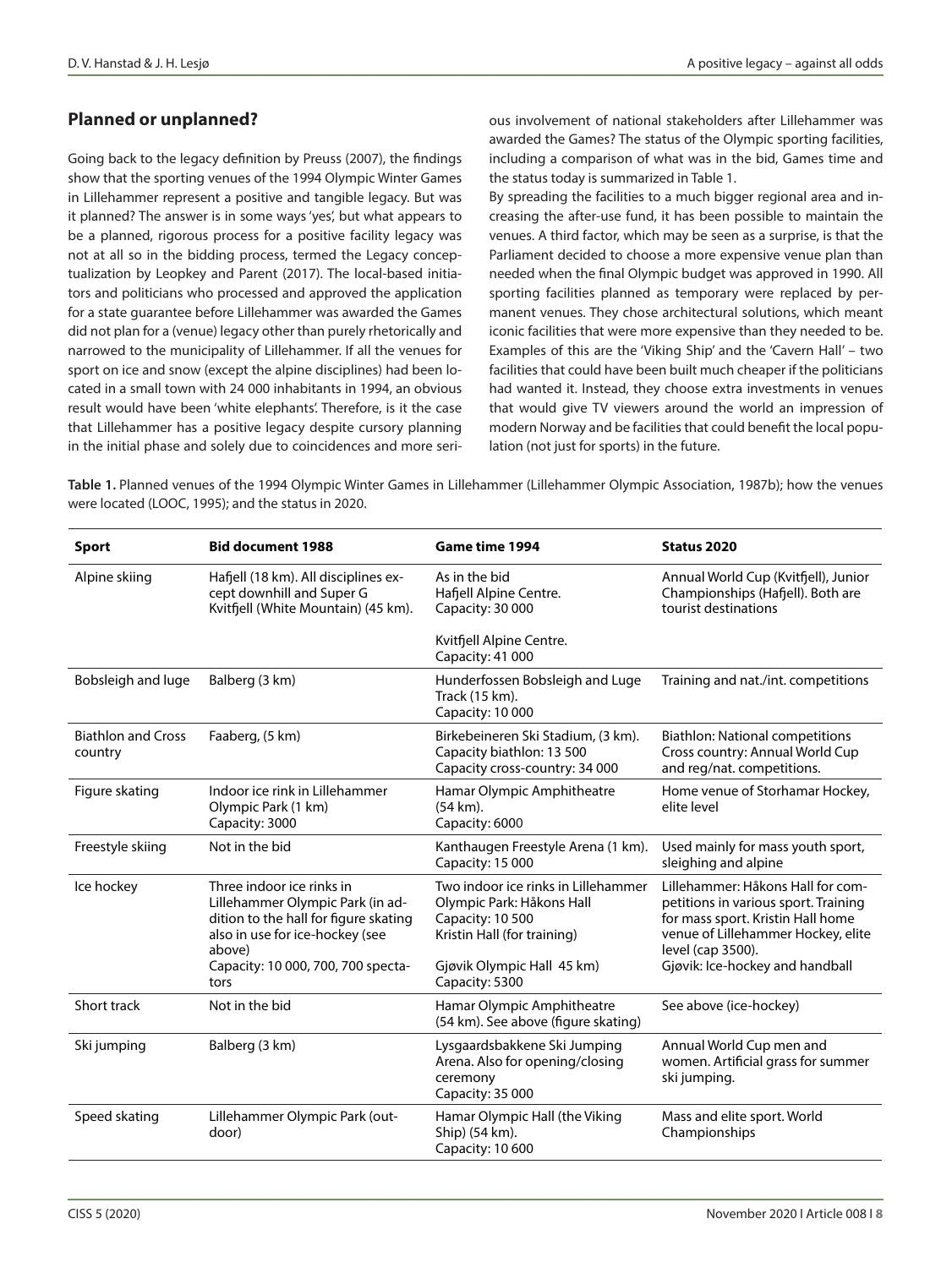As shown by Leopkey and Parent (2017), a legacy process includes different actors, and they change during the event's life cycle. The same authors emphasize that legacy planning should be part of the cycle from the conceptualisation phase to the post-Games phase. Initially, legacy planning should be about maximizing support from other Games stakeholders, including the public and the government/Parliament. As shown in the previous section, the Lillehammer idea obtained support early in the 1980s partly because some key stakeholders did not take the idea seriously. Many decision-makers hardly expected that there would be any Olympics in Lillehammer, and therefore they did not take seriously what the initiators presented as positive outcomes. Some examples:

I must admit that it was difficult to get a picture of the extent to which this event would actually take place, and to what extent the state should commit itself financially. One can get the impression that the people of Lillehammer also knew less than they really should have known (Kåre Willoch, Prime Minister 1981-1986, April 1991 interview).

I did not really reflect so much on the question because I did not take the matter seriously (Kjell Borgen, member of the Parliament. Later key spokesperson when the Parliament settled the new concept and budget in 1990. April 1991 interview).

The commitment in the Parliament could seem modest. The Games was far in the future, and most felt that it would hardly be awarded to Norway even if one applied (Tore Liltvedt, Member of Parliament. May 1991 interview).

Our analysis of the negotiations in the Parliament in 1985 (for the 1992 bid) shows that mainly local representatives and/or backbenchers were involved. Here, a backbencher is defined as a member of the Parliament who has no central position in his/her political party or in any committee in the Parliament. No 'heavyweights' (former/current ministers or people with key positions in their parties) were involved. Fifteen representatives (of 157) took part in the debate on May 22, 1985. Six of them were members representing Oppland (the host county). No representative from the neighbouring county, Hedmark (which ended up with two ice halls in Hamar), took part (Stortinget, 1985). The debate two years later (for the 1994 bid), though a few national politicians took the floor, was mainly a repetition with little engagement. Prime minister Gro Harlem Brundtland, who had a key role in Seoul 1988, said:

The case was perceived as a local initiative from Lillehammer where the nation was to give its support exclusively through a guarantee. Thus, it became the case in the Parliament that first and foremost the local representatives got involved (May 1991 interview).

It may seem surprising that, back in the 1980s, an Olympic event was seen as something local that politicians from the area and backbenchers approved. This changed with the debate for a revised concept after Lillehammer was awarded the Games. More profiled politicians with key roles in their parties took part, and representatives from 16 out of 19 counties participated in the discussion in the Parliament (Stortinget, 1990). In this debate, based on the proposition for venue localisations and new cost framework (St. prp. nr. 61 (1989-1990)), venues were a core element. It was suggestions that venues should be moved to existing facilities in other parts of Norway (also to re-use bobsleigh and luge in Albertville). What ended up as a conclusion was to build new and more costly venues than planned by the local initiators, but not only in Lillehammer. This speech by Tore A. Liltvedt represents a majority of views:

The Mjøsa district will be the Olympic arena. This means a distribution in Lillehammer, Gjøvik, Hamar, Øyer and Ringebu. The distance between these different urban and rural municipalities is very affordable […] I think the proposed arena locations provide a super mix. It gives the little extra not only during the Games, but also in terms of after-use. And the latter is not least important for people and business in this district (Stortinget, 1990, p. 3067).

What seems from the debate in the Parliament is that the politicians were less affected by the international federations than the Norwegian Confederation of Sports (NIF), which had an increasingly important role. NIF supported the campaign in the bidding phase but did not at first engage in venue localisations, which was something they left to the National Olympic Committee. According to NIF president (1984-1990) Hans B. Skaset, the NIF board gave support to the idea but never took the question of Lillehammer as an Olympic host to the General Assembly. It was only in the decisive phase before and during the IOC session in Seoul (1988) that NIF fully engaged. In the following two years, NIF was a key stakeholder to move different venues to locations other than Lillehammer – because of the after-use.

For us, it was important to ensure that the facilities would benefit children's and grassroots sports in addition to elite sport for many years after the Olympics. We would only be able to achieve this by using more cities than Lillehammer. Locally, there was great resistance, but eventually, the pressure was so great that Lillehammer municipality agreed to move some facilities (Hans B. Skaset, June 2020 interview).

The involvement by NIF, with the decisions that followed in the Parliament, is probably one of the keys to the positive legacy. Another is something pointed out by Alm et al. (2016); the formula for a successful venue investment seems simple, though: construct a new stadium in a place where a team that attracts large regular crowds already exists. Hamar and Lillehammer have teams at the elite level in ice hockey, which have regular use of the Hamar Olympic Amphitheatre and Kristin Hall<sup>4</sup>.

*Time* is an important consideration when discussing legacy. Bidding cities often list long-term effects of the Olympics they themselves hardly believe and are not working to fulfil. Additionally, it takes many years to measure the true legacy of an event. As we have mentioned, Gratton and Preuss (2008) estimate this to be at least 15-20 years. One year after the 1994 Winter Games, Håkon Hall and bobsleigh and luge tracks would have had significant financial challenges, had it not been for an after-use fund that was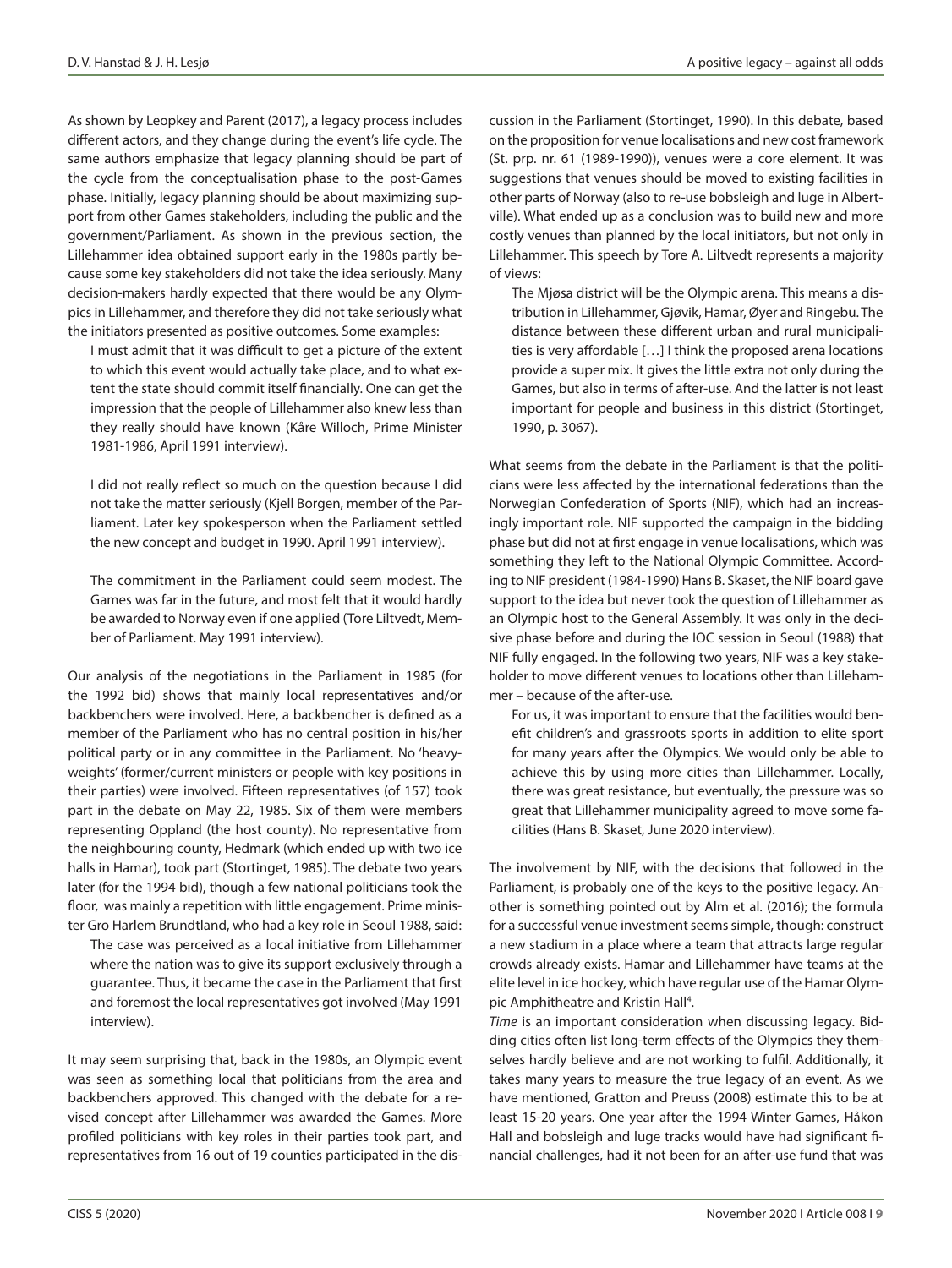established, which generated approximately 400 million NOK (Heyerdahl, 2014). Annually, 12-13 million NOK have been spent on the facilities (8-10 m NOK in Lillehammer, and the rest to venues in Hamar, Gjøvik, Ringebu and to regional development in the Olympic region). In other words, what has been seen as a positive legacy has been dependent on considerable financial assistance. A Municipal Council representative from the Lillehammer Centre Party highlighted this in a recurring discussion on Lillehammer as Olympics host (for the Games in 2030 or 2034): 'The necessity of extraordinary state support (re-use funds) after the Olympics is in itself a proof that it is not profitable to organise the Olympic Games' (Hoven, 2016).

Most of the Olympic venues in the Lillehammer area are of too large a scale for ordinary local use. To keep the venues according to international standards, the owners are dependent on bringing activities into the venues to create income. Over the years, there has been a permanent endeavour to bring new events to the venues and a continuous run for large events – hopefully, one day also bringing the Olympics back to the region. Until today, however, it has been difficult to host international events with any surplus for the local organizers.

Preuss (2015) suggests that a positive perception of legacy can transform into a negative one and vice versa. He points to the example of a new stadium that could initially produce a positive economic legacy through increased tourism and the use of the arena for cultural events and other occasions. This, however, could turn into a negative legacy if the county or state does not financially support the facilities. This point is critical in the discussion around Lillehammer's legacy. The after-use fund has been depleted, and government funding has ceased. The Lillehammer Municipality has absorbed a significant part of the financial burden, with contributions from Oppland County and to some extent the state (national systems), but a protracted model has not been put in place.

# **Concluding remarks**

In this article, we conclude that the sport facilities after the Olympics in Lillehammer left a positive legacy. The criteria for such a conclusion is that all the facilities are well maintained more than 25 years later, and they are used for elite and mass sports. Regarding the research question, *how* Lillehammer prepared for a positive legacy, the answer is less straightforward. In the initial phase, there was a lack of a thorough plan for sport venues. If the approved government's guarantee and venue plan in 1987 had been upgraded and not totally changed after Lillehammer was awarded the Games, , it is doubtful the legacy would have been entirely positive.

The Parliament's contribution to secure the building for the years to come was also a crucial part to ensure event legacy outcomes. What should be learned from the case of Lillehammer 1994 is that Olympic budgets must not only include a budget for legacy planning, but also for securing their long-term effects. Hence, legacy planning must include strategies to secure long-term funds for securing positive legacy outcomes.

The sport venues built for the Lillehammer Olympics have experienced a wide-ranging use for national and international competitions in the post-Games period. The problem connected to 'white elephants' typically following large events did not occur. The unplanned regionalisation of the sport venues, compared to the bid concept, in many ways facilitated easier post-Games responsibilities for the host city. At the same time, the investments accelerated a legacy with better facilities for some sports. Due to more generous endowment funds than in the original plans, the Olympic park could develop in 20 years with a planned consumption of the fund's capital. However, after 25 years and with empty funds, the challenges for the host are now substantial. The many sport events in the Olympic arenas have been a delight, of course, for the sportminded people in the region, while other citizen segments prefer different events and another public city profile.

The example of Lillehammer's legacy is opposite of what Thomson et al. (2013) stated in their literature review, claiming that planning for legacy must take place at the conception of the event, rather than being considered as an afterthought; 'this means that legacy should be defined, responsibilities assigned, stakeholders identified, and strategies planned from the outset of the event' (p. 120). The authors also point out something that seems obvious; legacy needs to be defined from the earliest stages of the event, so that event managers, policymakers, and stakeholders have a clear vision for what is to be achieved (p.120). For Lillehammer, the process to fulfil the important legacy of the sporting facilities needed a complete change to have any possibility of being fulfilled. This happened years after the conception period started.

The case of Lillehammer will be interesting to follow in the years to come. For more than 25 years, the facilities have been taken care of – first and foremost with funding from the after-use fund. Now it is the responsibility of each municipality. Will they continue to finance the running costs (and necessary upgrading) of the venues with local taxpayers' money? The conclusion of the story might change.

## **Acknowledgements**

The authors want to thank participants at the workshop on organisation and leadership at the NEON Conference (The Network for Organizational Research in Norway) in November 2019, and associate professor Bieke Gils for useful comments on an earlier draft. We also want to thank two anonymous reviewers.

## **Funding**

The authors have no funding or support to report.

<sup>4</sup> Kristin Hall has in 2020 a temporary name linked to a sponsor, Eidsiva Arena.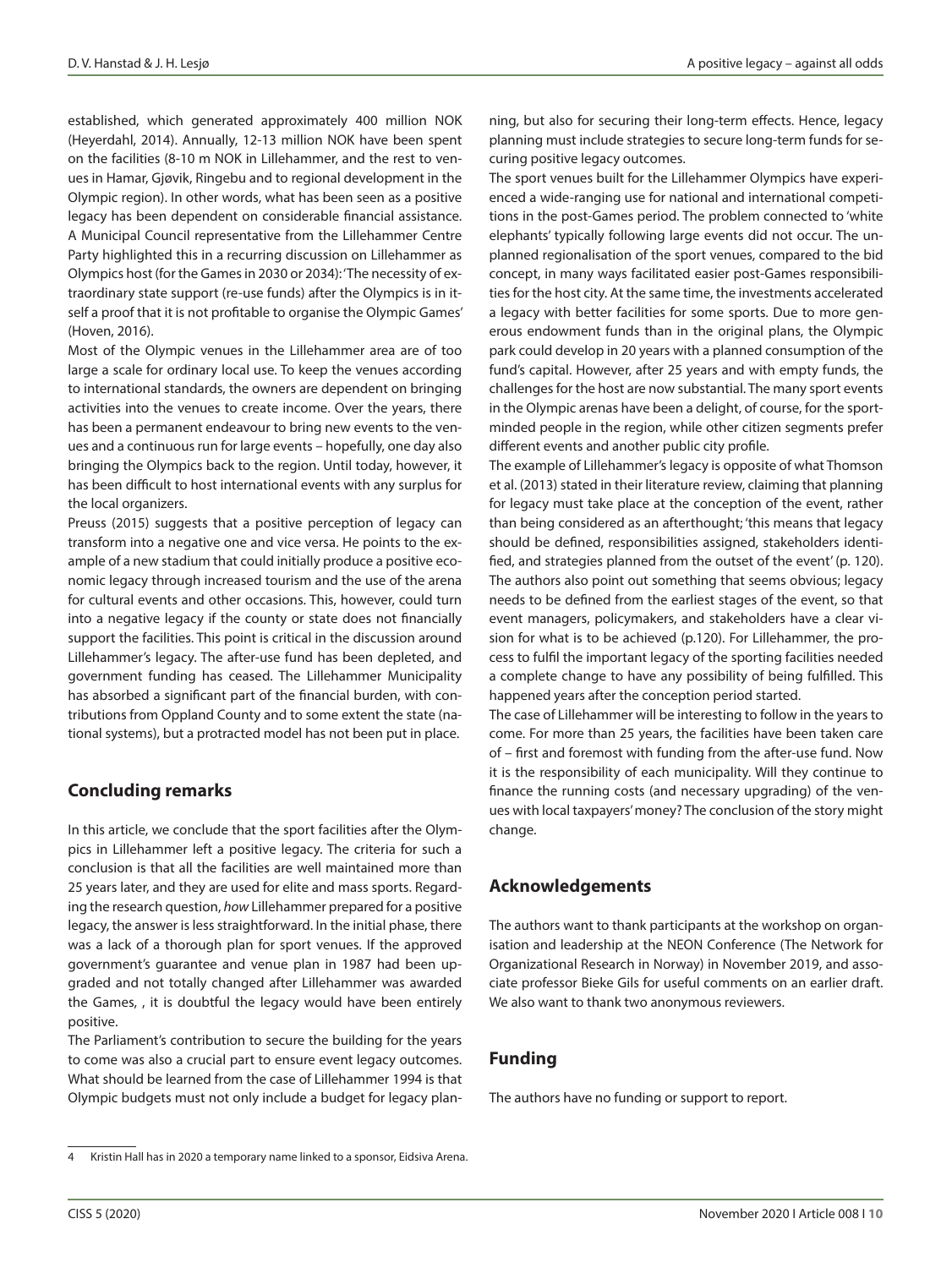## **Competing Interests**

The authors have declared that no competing interests exist.

# **Data Availability Statement**

All relevant data are within the paper.

## **References**

- Alm, J., Solberg, H. A., Storm, R. K., & Jakobsen, T. G. (2016). Hosting major sports events: the challenge of taming white elephants. *Leisure Studies, 35*(5), 564-582. doi:10.1080/02614367.2014.994 550
- Andranovich, G., & Burbank, M. J. (2011). Contextualizing Olympic Legacies. *Urban Geography, 32*(6), 823-844. doi:10.2747/0272- 3638.32.6.823
- Associated Press. (2014). Ukraine's Lviv withdraws bid for 2022 Winter Games. *USA Today*. Retrieved from https://eu.usatoday. com/story/sports/olympics/2014/06/30/ukraines-lvivwithdraws-bid-for-2022-winter-games/11736889/
- Bocarro, J., Byers, T., & Carter, L. (2018). Legacy of sporting and non-sporting mega event research. What's next? In I. Brittain, J. Bocarro, T. Byers, & K. Swart (Eds.), *Legacies and mega events: Fact or fairy tales?* (pp. 7-24). London and Nwe York: Routledge.
- Chalip, L. (2004). Beyond impact: A general model for sport event leverage. In R. B. W & D. Adair (Eds.), *Sport tourism: Interrelationships, impacts and issues* (pp. 226-252). Clevedon: Channel View Publications.
- Chalip, L. (2006). Towards Social Leverage of Sport Events. *Journal of Sport & Tourism, 11*(2), 109-127. doi:10.1080/14775080601155126.
- Chappelet, J.-L. (2002). From Lake Placid to Salt Lake City: The challenging growth of the Olympic Winter Games Since 1980. *European Journal of Sport Science, 2*(3), 1-21. doi:10.1080/17461390200072302
- Chappelet, J.-L. (2003). The Legacy of the Winter Games: An Overview. In M. Moragas, C. Kennet, & N. Puig (Eds.), *The Legacy of the Olympic Games, 1984–2002* (pp. 54-66). Lausanne: International Olympic Committee.
- Chappelet, J.-L. (2006). *The tale of three Olympic Cities forecast for Torino on basis of Grenoble and Innsbruck.* Paper presented at the Torino 2006 – XX Winter Olympic Games Symposium, Turin.
- Chappelet, J.-L. (2008). Olympic Environmental Concerns as a Legacy of the Winter Games. *The International Journal of the History of Sport, 25*(14), 1884–1902. doi:10.1080/09523360802438991
- Charmetant, R. (2002). The Use of Olympic Installations after the Games: The Case of Albertville. In M. d. Moragas, C. Kennett, & N. Puig (Eds.), *The Legacy of the Olympic Games 1984–2000: International Symposium Lausanne, 14th, 15th and 16th November 2002* (pp. 145-164). Lausanne: International Olympic Commitee.
- Denscombe, M. (2017). *The Good Research Guide*. London: Open University Press.
- Dickson, T. J., Benson, A. M., & Blackman, D. A. (2011). Developing a framework for evaluating Olympic and Paralympic legacies. *Journal of Sport & Tourism, 16*(4), 285-302. doi:10.1080/147750 85.2011.635014
- Essex, S., & Chalkley, b. (2004). Mega sporting events in urban and regional policy: a history of the Winter Olympics. *Planning Perspectives, 19*(2), 201-232.
- Flyvbjerg, B. (2011). Over Budget, Over Time, Over and Over Again: Managing Major Projects. In P. W. G. Morris, J. P. Pinto, & J. Söderlund (Eds.), *The Oxford Handbook of Project Management* (pp. 321-344). Oxford: Oxford University Press.
- Gratton, C., & Preuss, H. (2008). Maximizing Olympic impacts by building up legacies. *The International Journal of the History of Sport, 25*(14), 1922-1938. doi:10.1080/09523360802439023
- Grix, J., Brannagan, P. M., Wood, H., & Wynne, C. (2017). State strategies for leveraging sports mega-events: unpacking the concept of 'legacy'. *International Journal of Sport Policy and Politics, 9*(2), 203-218. doi:10.1080/19406940.2017.1316761
- Hanstad, D. V. (1991). *OL på Lillehammer: en prosessanalyse med særlig vekt på overveielser, beslutninger og tiltak i det politiske system [The Lillehammer Olympics: a process analysis with particular emphasis on the deliberations, decisions and actions in the political system).* (hovedfag/master). Norges idrettshøgskole, Oslo.
- Haugerud, K. (2015). *Arven fra Lillehammer [Leagy from Lillehammer]*. Lillehammer: Lillehammer kommune.
- Heyerdahl, G. S. (2014). *Vinter-OL i skisportens vugge De VI Olympiske vinterleker i Oslo, 1952 og De XVII Olympiske vinterleker i Lillehammer, 1994 [Winter Olympics in the cradle of skiing - The VI Olympic Winter Games in Oslo, 1952 and the XVII Olympic Winter Games in Lillehammer, 1994].* (Phd). Norwegian School of Sport Sciences, Oslo.
- Hiller, H. H. (2006). Post-event Outcomes and the Post-modern Turn: The Olympics and Urban Transformations. *European Sport Management Quarterly, 6*(4), 317-332.
- Hiller, H. H. (2012). *Host Cities and the Olympics. An interactionist approach*. New York: Routledge.
- Hoven, H. J. (2016). Noen gode grunner til at Lillehammer ikke skal søke om OL 2026 [Some good reasons why Lillehammer shall not apply for the 2026 Winter Olympics]. Retrieved from http://www.gd.no/debatt/leserinnlegg/senterpartiet/ noen-gode-grunner-til-at-lillehammer-ikke-skal-soke-om-ol-2026/o/5-18-344779
- IOC. (2013a). *2022 Candidature Acceptance Procedure. XXIV Olympic Winter Games*. Lausanne: International Olympic Committee.
- IOC. (2013b). *Olympic Legacy*. Lausanne: International Olympic Committee.
- IOC. (2017). *Legacy Strategic Approach. Moving Forward*. Lausanne: International Olympic Committee.
- Koenigstorfer, J., Bocarro, J. N., Byers, T., Edward, M. B., Jones, G. J., & Preuss, H. (2019). Mapping research on legacy of mega sporting events: structural changes, consequences, and stakeholder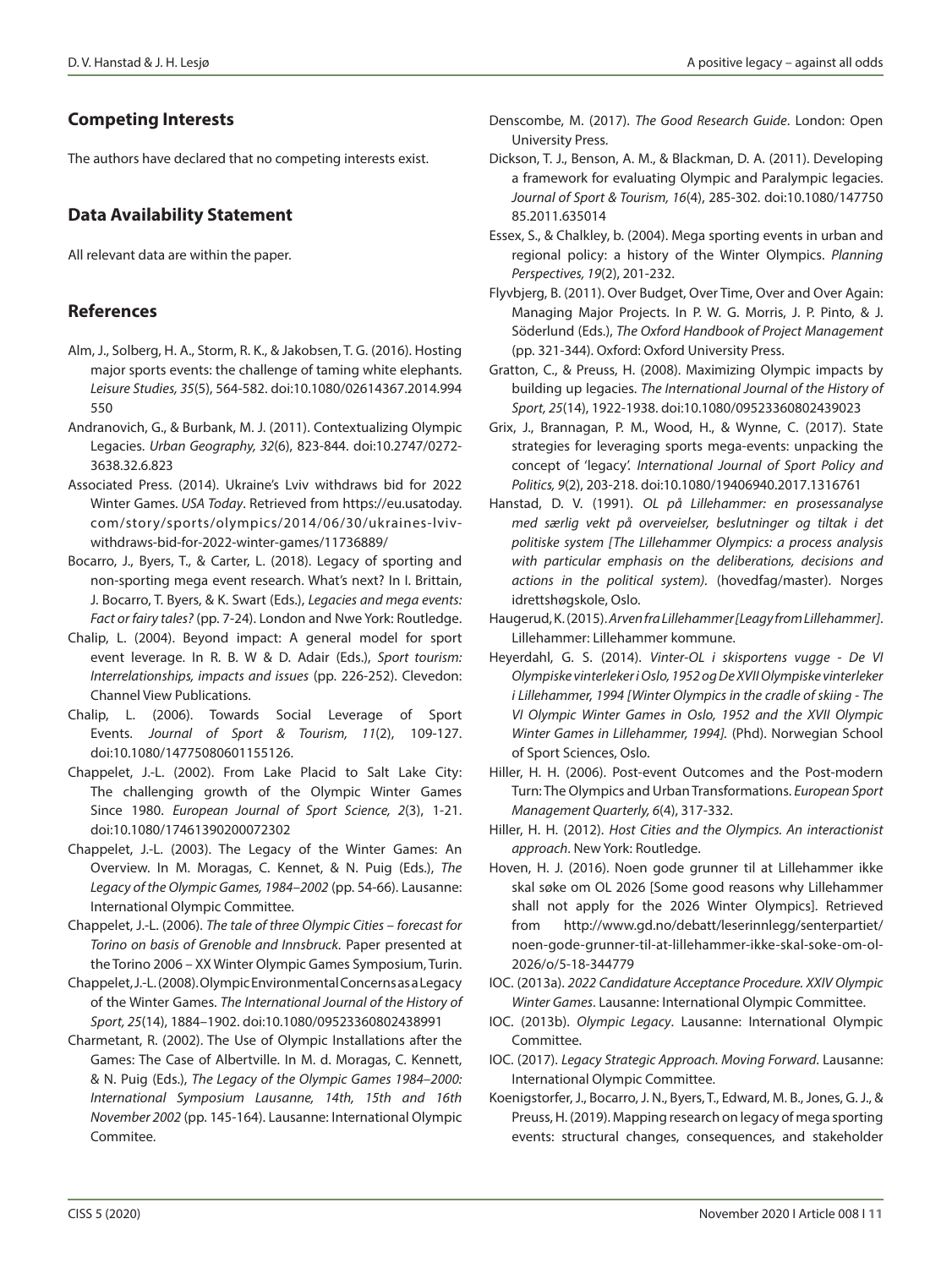evaluations in empirical studies. *Leisure Studies*. doi:10.1080/0 2614367.2019.1662830

- Langkaas, L. (Ed.) (1997). *Nasjonalatlas for Norge: Idrett [National Atlas for Norway: Sport]*. Hønefoss: Statens Kartverk.
- Leopkey, B., & Parent, M. M. (2012). Olympic Games Legacy: From General Benefits to Sustiable Long-Term Legacy. *International Journal of the History of Sport, 29*(6), 924-943. doi:10.1080/095 23367.2011.623006
- Leopkey, B., & Parent, M. M. (2017). The governance of Olympic legacy: process, actors and mechanisms. *Leisure Studies, 36*(3), 438-451. doi:10.1080/02614367.2016.1141973
- Lesjø, J. H. (2003). *OL-saken: en prosess-sosiologisk studie av planlegging, politikk og organisering [The Lillehammer Olympics: a process-sociological study of planning, politics and organising].* (dr. philos). Høgskolen i Lillehammer, Lillehammer.
- Lillehammer kommune. (1982). *Vinter-OL 1992. En foreløpig utredning om muligheten for å arrangere vinterlekene i Lillehammer. Sak nr. 57, Lillehammer kommunestyre 22. januar*  Lillehammer: Lillehammer kommune
- Lillehammer Olympic Association. (1987a). *Lillehammer, Norway-Norvège: Candidate to host the 1994 Olympic Winter Games. Vol.1: The Olympic Winter Games in Lillehammer*. Lillehammer: Lillehammer Olympic Association. Lillehammer.
- Lillehammer Olympic Association. (1987b). *Lillehammer, Norway-Norvège: Candidate to host the 1994 Olympic Winter Games. Vol. 2: Organization* Lillehammer: Lillehammer Olympic Association.
- LOLSC. (2019). *Overview of events in the Olympic venues up to 2018*. Lillehammer: Lillehammer Olympic Legacy Sports Centre
- LOOC. (1995). *Olympic Winter Games official report Lillehammer 1994*. Retrieved from Lillehammer: Lillehammer: Lillehammer Olympic Organising Committee
- Miles, M. B., Huberman, A. M., & Saldaña, J. (2014). *Qualitative data analysis: an expanded sourcebook*. Thousand Oaks, California: Sage.
- Montville, L. (1994, March 7). "Once upon a time". *Sport Illustrated,* p. 90.
- Müller, M. (2015). The Mega-Event Syndrome: Why So Much Goes Wrong in Mega-Event Planning and What to Do About It. *Journal of the American Planning Association, 81*(1), 6-17. doi:1 0.1080/01944363.2015.1038292
- NOU 1983: 21. *Næringslivets utviklingsmuligheter i Innlandet (Nordli/ Innlandsutvalgets innstilling)*. Oslo: Universitetsforlaget
- Olympiaparken. (u.å). About the arena. Retrieved from https:// olympiaparken.no/en/anlegg/lysgardsbakkene-hoppanlegg/
- Parent, M. M. (2008). Evolution and issue patterns for major-sportevent organizing committees and their stakeholders. *Journal of sport management, 22*(2), 135-164. doi: 10.1123/jsm.22.2.135
- Parent, M. M., & Smith-Swan, S. (2013). *Managing Major Sports Events. Theory and Practice*. London and New York: Routledge.
- Payne, M. (2005). *Olympic Turnaround*. Berkshire: London Business Press.
- Popa, S. C. (2018). *Earth Games. The 1994 Lillehammer Winter Olympic Games, or the Failure of the Ecological Project.* ( Doctor in Philosophy). BArch Politechnic University of Catalonia
- Preuss, H. (2007). The Conceptualisation and Measurement of Mega Sport Event Legacies. *Journal of Sport & Tourism, 12*(3-4), 207-227. doi:10.1080/14775080701736957
- Preuss, H. (2015). A framework for identifying the legacies of a mega sport event. *Leisure Studies, 34*(6), 643-664. doi:10.1080 /02614367.2014.994552
- Preuss, H. (2019). Event legacy framework and measurement. *International Journal of Sport Policy and Politics, 11*(1), 101-118. doi:10.1080/19406940.2018.1490336
- Preuss, H., Andreff, W., & Weitzmann, M. (2019). *Cost and Revenue Overruns of the Olympic Games 2000–2018*. Wiesbaden: Springer Gabler.
- Prop. 153 S (2010-2011). *Statsgaranti og tilsagn om statlig tilskudd for å arrangere olympiske vinterleker for ungdom i 2016. Tilråding fra Kulturdepartementet av 30. september 2011, godkjent i statsråd samme dag.* . Oslo: Kulturdepartementet
- Ritchie, J. R. B. (2000). Turning 16 days into 16 years through Olympic legacies. *Event Management, 6*(3), 155-165. doi:10.3727/096020197390239
- Scheu, A., Preuss, H., & Könecke, T. (2019). The Legacy of the Olympic Games: A Review. *Journal of Global Sport Management*, 1-22. do i:10.1080/24704067.2019.1566757
- Silverman, D. (2001). *Interpreting Qualitative Data.* (2 ed.). London: Sage.
- Solberg, H. A., & Preuss, H. (2015). Major Sports Events: The Challenge of Budgeting for the Venues. *Event Management, 19*(3), 349-363. doi:10.3727/152599515X14386220874805
- St.prp. nr. 1. Tillegg nr. 5 (1990-1991). *Budsjett for De olympiske vinterlekene 1994. Tilråding fra Kirke- og kulturdepartementet 23. november, godkjent i statsråd samme dag*. Oslo: Kirke- og kulturdepartementet
- St.prp. nr. 61 (1989-1990). *De 17. olympiske vinterleker på Lillehammer 1994. Arenalokaliseringer, m.v. Tilråding fra Kirke- og kulturdepartementet 9. februar 1990, godkjent i statsråd samme dag*. Oslo: Kirke- og kulturdepartementet
- St.prp. nr. 85 (1984-1985). *Om statsgaranti til Lillehammer kommune i forbindelse med søknad om å bli tildelt arrangementet av olympiske vinterleker 1992. Tilråding av Kultur- og vitenskapsdepartementet av 29. mars 1985, godkjent i statsråd samme dag*. Oslo: Kultur- og vitenskapsdepartementet
- St.prp. nr. 87 (1986-1987). *Om statsgaranti m.v til Lillehammer kommune i forbindelse med søknad om å bli tildelt arrangement av olympiske vinterleker 1994. Tilråding fra Kultur- og vitenskapsdepartementet 10.april 1987, godkjent i statsråd samme dag*. Oslo: Kultur- og vitenskapsdepartementet
- St.prp. nr 1 (1990-1991). *Budsjett for de olympiske vinterleker 1994. Tilråding fra Kirke- og kulturdepartementet av 28. september 1990, godkjent i statsråd samme dag*. Oslo: Kirke- og kulturdepartementet
- Stimilli, F., Šæitaroci, M. O., & Sargolini, M. (2016). Turin, Sochi and Krakow in the Context of Winter Olympics. Spatial Planning and Territorial Impact of the Games. *Prostor, 24*(1), 74-89. doi:10.31522/p.24.1(51).6